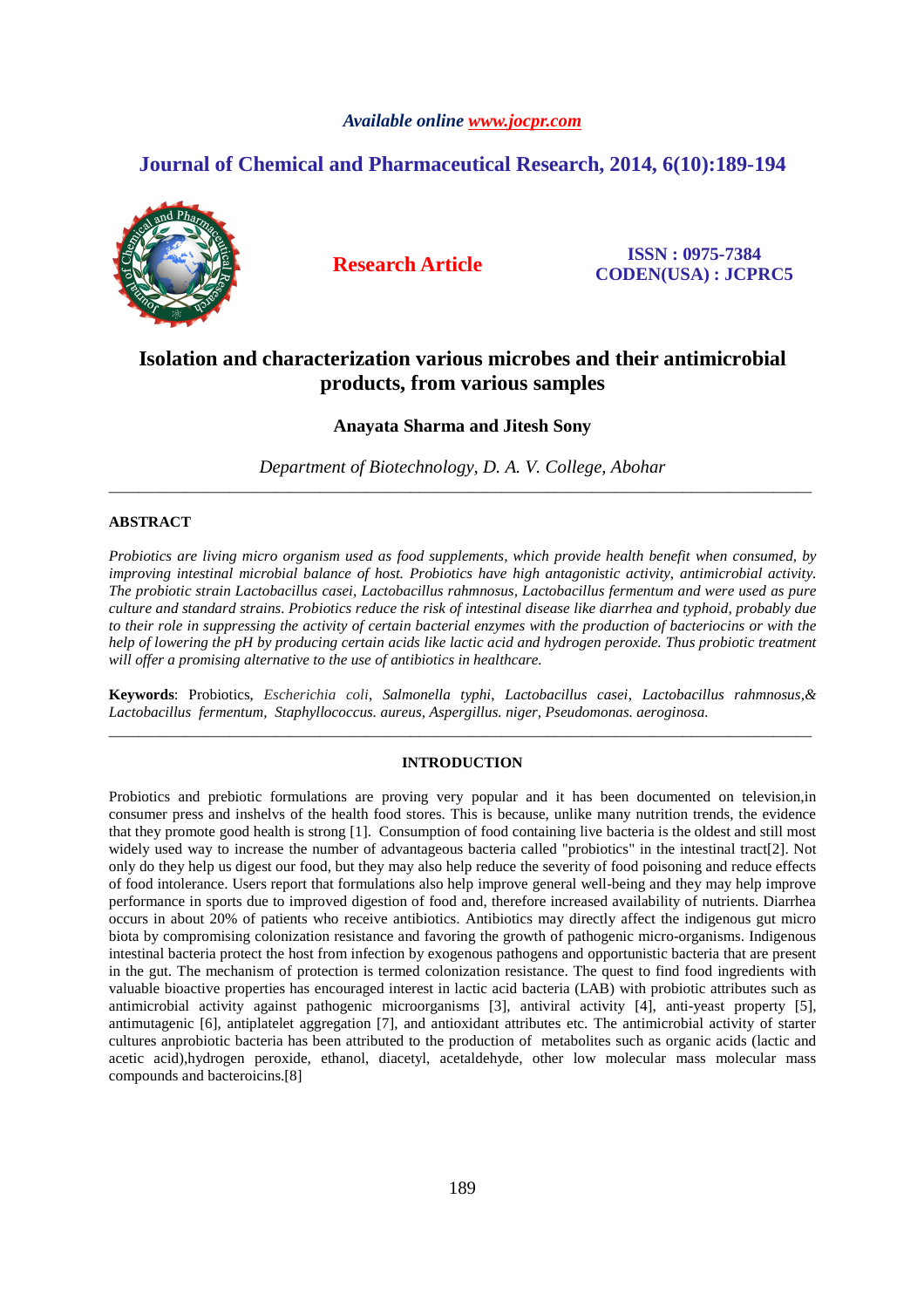# *\_\_\_\_\_\_\_\_\_\_\_\_\_\_\_\_\_\_\_\_\_\_\_\_\_\_\_\_\_\_\_\_\_\_\_\_\_\_\_\_\_\_\_\_\_\_\_\_\_\_\_\_\_\_\_\_\_\_\_\_\_\_\_\_\_\_\_\_\_\_\_\_\_\_\_\_\_\_* **EXPERIMENTAL SECTION**

Media Required: MRS Agar (Hi Media) at pH 7±2,

**Microbial culture:** Four probiotic strains; *Lactobacillus casei*, *Lactobacillus rahmnosus, Lactobacillus fermentum* were obtained from the National Collection of Dairy cultures, National Dairy Research Institute, Karnal (Haryana). Two strains of pathogens were included in study *E.coli, S. typhi, S.aureus, A.niger, P.aeroginosa.* 

**PREPARATION OF INOCULUM**- Growth of organism appeared on Lactobacillus MRS Agar Medium after 24- 48hrs of incubation, and was inoculated with inoculation loop, transferred to 5% peptone water. The inoculum strength was checked at 540nm and set at OD 0.3 to be used as inoculums when OD is 1.0 the dry weight is 0.28 (Rosemarei *et al*, 1989).

**ISOLATION OF VARIOUS MICROBES FROM VARIOUS SAMPLES**-Various samples were used for the isolation of *lactobacillus* like milk and their various products(curd, cheese, baby milk and whey) by using streak plate method. And their pure cultures were generated.

**IDENTIFICATION AND CHARACTERIZATON-** The isolated bacteria were identified as *Lactobacillus* spp. by observing their morphological characteristics by means Gram staining, motility test, catalase test, endospore test, IMVIC, starch hydrolysis, fat hydrolysis and salt tolerance.

# **PREPARATION FOR ANTIMICROBIAL PRODUCTS-**

#### **Determination of Bacteroicin production-**

All the cultures were inoculated in their respective broths and incubated for 20 days. After incubation, cells were removed from the growth medium by centrifugation  $(10,000\times g)$  for 15 min, 4°C). The resultant supernatants are bacteriocins and can be stored at -20°C for further studies.

### ESTIMATION OF BACTERIOCIN PRODUCED USING BRADFORD METHOD

A standard curve was prepared by taking BSA as a standard protein. The standard curve was prepared by taking the following amounts of water, BSA and bradford reagent:

| Standard(BSA)<br>μg | Standard(BSA)<br>ul | Water(µ) | Bradford reagent<br>(ml) | Optical density |
|---------------------|---------------------|----------|--------------------------|-----------------|
| <b>Blank</b>        |                     | 200      |                          |                 |
| 10                  | 20                  | 180      |                          | 0.06            |
| 20                  | 40                  | 160      |                          | 0.26            |
| 30                  | 60                  | 140      |                          | 0.32            |
| 40                  | 80                  | 120      |                          | 0.34            |
| 50                  | 100                 | 100      |                          | 0.49            |
| 60                  | 120                 | 80       |                          | 0.88            |
| 80                  | 160                 | 40       |                          | 0.95            |

#### **Table 1- Standard curve for protein estimation**

Now after we have prepared a standard curve we check the OD of all the samples by putting them in volume.

3ml bradford reagent + 50µl sample + 150µl water. The O.D of supernatants were observed.

**Determination of quantity of Lactic acid-**For these measurements Lactobacillus were grown on MRS broth for 72 hrs and samples taken at 12 hr interval. To 25 ml of broth culture of organisms, 3 drops of phenolphathein were added as an indicator. From burette 0.1 N was slowly added to sample until pink color appears. Each ml of 0.1 N NaOH is equivalent to 90.08 mg of Lactic acid.It was also determined by using thin layer chromatography.

**Determination of quantity of Hydrogen peroxide-** 5 ml of dil. Sulphuric acid was added to 5ml of broth culture of *Lactobacillus*. Titrationwas carried out with 0.1N potassium permagnate. A decolorisation of sample from pink colour was regarded as end point. Each ml of 0.1 N potassium permanganate is equivalent to 1.07 mg.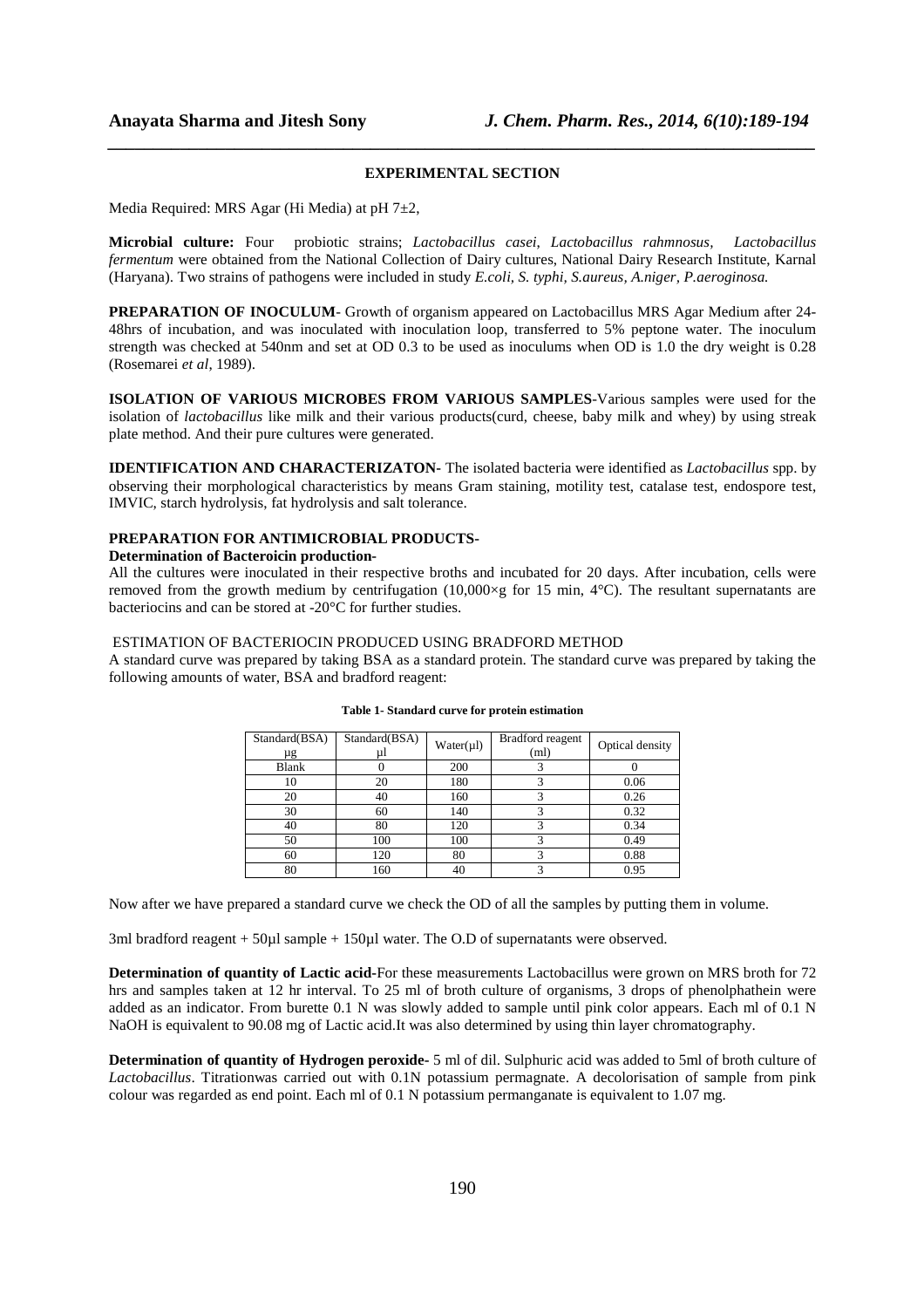## **DETERMINATION OF ANTIMICROBIAL ACTIVITY OF PROBIOTICS – TEST PATHOGENS ORGANISMS BY WELL DIFFUSION METHOD AND OVER LAY METHOD.**

*\_\_\_\_\_\_\_\_\_\_\_\_\_\_\_\_\_\_\_\_\_\_\_\_\_\_\_\_\_\_\_\_\_\_\_\_\_\_\_\_\_\_\_\_\_\_\_\_\_\_\_\_\_\_\_\_\_\_\_\_\_\_\_\_\_\_\_\_\_\_\_\_\_\_\_\_\_\_*

**Well Diffusion Method-** The strains of pathogens were included in study (*E.coli, S. typhi, S.aureus, A.niger, P.aeroginosa.*) selective media were used to test the anti microbial activity against these pathogens. 0.1 ml dilution of each pathogen were tested by pour plate method , four holes was made by using sterile cork borer and then pure cultures were added and results were recorded for 3 days incubation with 24 hrs interval .

 **Overlay method:** The strains of pathogens were included in study (*E.coli, S. typhi, S.aureus, A.niger, P.aeroginosa.*) selective media were used to test the anti microbial activity against these pathogens. 0.1 ml dilution of each pathogen were tested by pour plate method , incubated anaerobically for 4 days for growth , then an another layer of media having either pure culture and isolated culture was over laid over it , results were recorded after 4 days anaerobic incubation.

#### **RESULTS**

**ISOLATION OF VARIOUS MICROBES FROM VARIOUS SAMPLES-** The organisms were isolated from different milk products such as curd, cheese, yoghurt, baby milk,etc: 15 culture were isolated in pure their pure form.

| S. No | <b>SAMPLE</b>    | <b>CULTURE</b>     |
|-------|------------------|--------------------|
|       | <b>RAW MILK</b>  | R, R1, R2, R3, R4  |
| 2     | <b>CHEESE</b>    | CH1, CH2, CH3, CH4 |
| з     | <b>CURD</b>      | C1, C2             |
|       | <b>WHEY</b>      | W1.W2              |
|       | YOGHURT          |                    |
|       | <b>BABY MILK</b> | в                  |

**Table 2- Cultures isolated from various samples** 

**IDENTIFICATION AND CHARACTERIZATON-** After staining it was observed that bacteria were rod shaped, gram positive and non motile in nature. Out of 15 positive colonies picked from MRS agar 12 were observed having large colony size and 6 were of small colony size. All colonies were opaque. All cultures are gram positive, endospore negative, catalase negative, MR positive, maximum of the cultures are showing fermentation (shown in table 3). Out of 15 cultures only 2 cultures that were isolated from the curd (C1, C2) were showing starch hydrolysis and culture from whey W2 showed fat hydrolysis. Salt tolerance was maximum in culture isolated from curd C2 i.e. 9%.



**Figure 1 - Gram staining of** *Lactobacilli* **isolated from milk**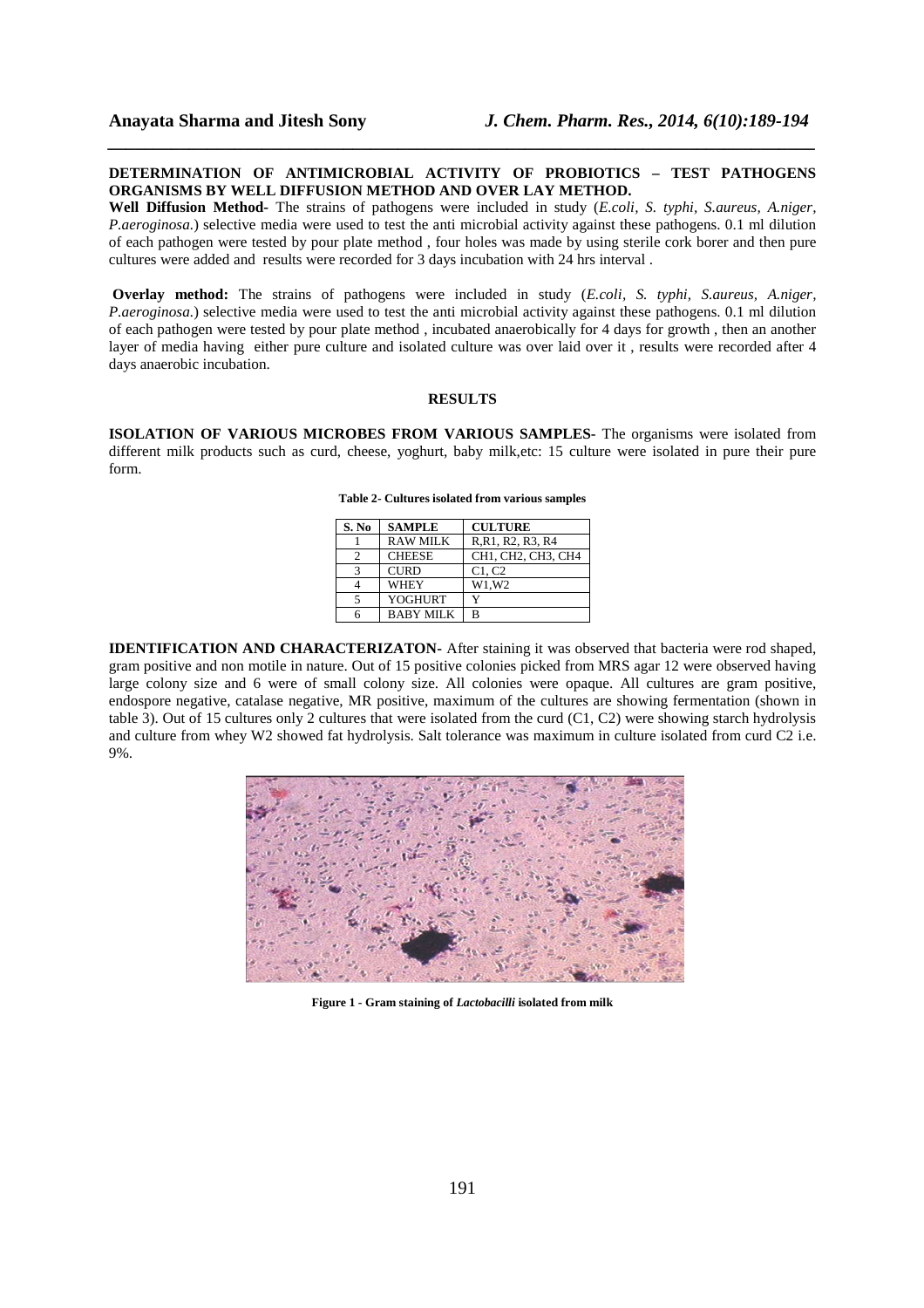| Culture                      | R              | R1     | R <sub>2</sub>           | R <sub>3</sub>           | R <sub>4</sub>           | CH <sub>1</sub>          | CH <sub>2</sub>          | CH <sub>3</sub> | CH4                      |
|------------------------------|----------------|--------|--------------------------|--------------------------|--------------------------|--------------------------|--------------------------|-----------------|--------------------------|
| Characteristics              |                |        |                          |                          |                          |                          |                          |                 |                          |
| Gram Staining                | $+$            | $^{+}$ | $+$                      | $+$                      | $^{+}$                   | $^{+}$                   | $^{+}$                   | $+$             | $+$                      |
| Endospore staining           | ۰              | ۰      | $\overline{\phantom{0}}$ | ۰                        | $\overline{a}$           | $\overline{\phantom{0}}$ | $\overline{a}$           | $\overline{a}$  |                          |
| Catalase                     | $\overline{a}$ | ۰      | -                        | $\overline{\phantom{0}}$ | $\overline{\phantom{0}}$ | ۰                        | $\overline{a}$           | ۰               | ۰                        |
| MR                           | $+$            | $^{+}$ | $+$                      | $^{+}$                   | $^{+}$                   | $^{+}$                   | $^{+}$                   | $^{+}$          | $^{+}$                   |
| VP                           |                |        |                          | ۰                        | $\overline{a}$           | $\overline{a}$           | $\overline{a}$           |                 |                          |
| Citrate utilization          |                |        | -                        | ۰                        | -                        | -                        | $\overline{a}$           | ۰               | $\overline{\phantom{0}}$ |
| Indole                       |                |        |                          |                          | $\overline{a}$           | ۳                        | $\overline{a}$           | $\overline{a}$  | $\overline{a}$           |
| Glucose fermentation         | $+, G$         | $+$ ,G | $\overline{\phantom{0}}$ | $+$ ,G                   | $^{+}$                   | $+, G$                   | $^{+}$                   | $\overline{a}$  | $+, G$                   |
| Lactose fermentation         | ÷              | $^{+}$ | $+$                      | $+$                      | $^{+}$                   | $\overline{\phantom{0}}$ | $\overline{a}$           | $\overline{a}$  | $+$                      |
| Sucrose fermentation         | $^{+}$         | $^{+}$ | $+$                      | $^{+}$                   | $^{+}$                   | $\overline{\phantom{0}}$ | $\overline{\phantom{a}}$ | $^{+}$          | $^{+}$                   |
| <b>Mannitol</b> fermentation | $+$            |        |                          | ۰                        | $^{+}$                   | $^{+}$                   | $^{+}$                   | $^{+}$          |                          |
| Fructose fermentation        | $\overline{a}$ |        | $+$                      | $^{+}$                   | $^{+}$                   | $^{+}$                   | $^{+}$                   | $^{+}$          | $^{+}$                   |
| Galactose fermentation       | $^{+}$         | $^{+}$ | $+$                      | $^{+}$                   | $^{+}$                   | $^{+}$                   | $^{+}$                   | $^{+}$          | $^{+}$                   |
| Motility                     | $\overline{a}$ |        |                          | $\overline{\phantom{0}}$ | $\overline{\phantom{0}}$ | $\overline{\phantom{0}}$ | $\overline{a}$           | ۰               | ۰                        |
| Starch hydrolysis            |                |        |                          | ۰                        | $\overline{a}$           | $\overline{\phantom{0}}$ | $\overline{a}$           | ۰               | $\overline{a}$           |
| Fat hydrolysis               |                |        | $\overline{\phantom{0}}$ | ۳                        | $\overline{a}$           | ۳                        | $\overline{a}$           |                 |                          |
| Arginine hydrolysis          | $^{+}$         | $^{+}$ | $^{+}$                   | $^{+}$                   | $^{+}$                   | $^{+}$                   | $^{+}$                   | $^{+}$          | $^{+}$                   |
| % NaCl tolerance             | 1%             | 8%     | 8%                       | 5%                       | 4%                       | 3%                       | 5%                       | 8%              | 8%                       |

*\_\_\_\_\_\_\_\_\_\_\_\_\_\_\_\_\_\_\_\_\_\_\_\_\_\_\_\_\_\_\_\_\_\_\_\_\_\_\_\_\_\_\_\_\_\_\_\_\_\_\_\_\_\_\_\_\_\_\_\_\_\_\_\_\_\_\_\_\_\_\_\_\_\_\_\_\_\_* **Table3- Morphological and biochemical characterization of isolated microbes from various samples** 

**Table4)- Morphological and biochemical characterization of isolated microbes from various samples** 

| Culture                      | C <sub>1</sub> | C <sub>2</sub> | W <sub>1</sub> | W <sub>2</sub> | Y      | B      |
|------------------------------|----------------|----------------|----------------|----------------|--------|--------|
| Characteristics              |                |                |                |                |        |        |
| <b>Gram Staining</b>         | $^{+}$         | $^{+}$         | $^{+}$         | $^{+}$         | $^{+}$ | $^{+}$ |
| <b>Endospore</b> staining    |                |                |                |                |        |        |
| Catalase                     |                |                |                |                |        |        |
| MR                           | $^{+}$         | $^{+}$         | $^{+}$         | $^{+}$         | $^{+}$ | $^{+}$ |
| <b>VP</b>                    |                |                |                |                |        |        |
| Citrate utilization          |                |                | -              |                |        |        |
| Indole                       |                |                |                |                |        |        |
| Glucose fermentation         | $+, G$         | $^{+}$         |                | $+$ , G        | $^{+}$ | $+, G$ |
| Lactose fermentation         | $+, G$         | $^{+}$         | $^{+}$         |                |        |        |
| Sucrose fermentation         |                | $+$ ,G         | $^{+}$         | $^{+}$         | $^{+}$ |        |
| <b>Mannitol</b> fermentation | $^{+}$         |                | $^{+}$         | $^{+}$         |        |        |
| Fructose fermentation        | $^{+}$         | $^{+}$         | $^{+}$         | $^{+}$         | $^{+}$ | $^{+}$ |
| Galactose fermentation       | $^{+}$         | $^{+}$         | $^{+}$         | $^{+}$         | $^{+}$ | $^{+}$ |
| Motility                     |                |                |                |                |        |        |
| Starch hydrolysis            | $^{+}$         | $^{+}$         |                |                |        |        |
| Fat hydrolysis               |                |                |                | $^{+}$         |        |        |
| Arginine hydrolysis          |                |                | $^{+}$         | $^{+}$         | $^{+}$ | $^{+}$ |
| % NaCl tolerance             | 4%             | 9%             | 8%             | 8%             | 6%     | 8%     |

**Table 5- Anti microbial substances production** 

| <b>Bacterial cultures</b> | <b>LACTIC ACID PRODUCTION</b>   | H <sub>2</sub> O <sub>2</sub> PRODUCTION AMOUNT | <b>Bacteriocin produced</b> |
|---------------------------|---------------------------------|-------------------------------------------------|-----------------------------|
|                           | <b>AMOUNT OF NaOH USED (ml)</b> | OF KMnO4 USED (ml)                              | O.D                         |
| R                         | 55                              | 16                                              | 0.35                        |
| $\mathbf{R}1$             | 47.4                            | 22                                              | 0.36                        |
| R <sub>2</sub>            | 60                              | 16                                              | 0.36                        |
| R <sub>3</sub>            | 80                              | 15                                              | 0.30                        |
| R <sub>4</sub>            | 75                              | 11                                              | 0.30                        |
| CH <sub>1</sub>           | 14                              | 14                                              | 0.37                        |
| CH <sub>2</sub>           | 37                              | 16                                              | 0.39                        |
| CH3                       | 30                              | 21                                              | 0.38                        |
| CH <sub>4</sub>           | 38                              | 16                                              | 0.33                        |
| C <sub>1</sub>            | 57                              | 13                                              | 0.38                        |
| C <sub>2</sub>            | 72.5                            | 12                                              | 0.34                        |
| W1                        | 42                              | 16                                              | 0.31                        |
| W <sub>2</sub>            | 50                              | 14                                              | 0.37                        |
| Y                         | 39                              | 22                                              | 0.38                        |
| B                         | 16                              | 17                                              | 0.33                        |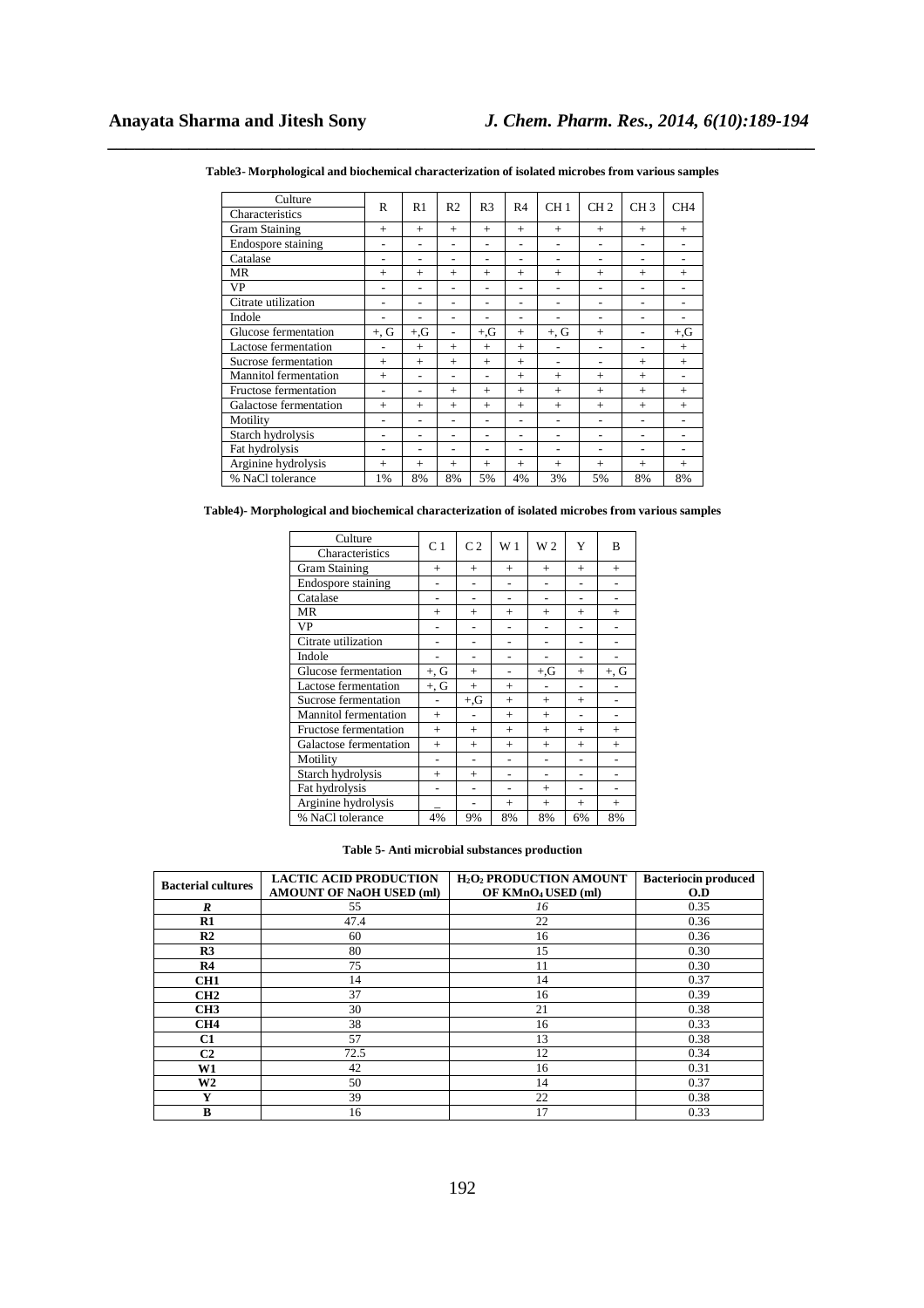**Determination of Antimicrobial products**- Results were recorded with an interval of 24 hrs compared with reference to control shown in table given below. Out of 15 cultures culture R3 was observed to show maximum lactic acid production, R1 &Y produced maximum  $H_2O_2$  and CH1 showed maximum bacteroicin production.

*\_\_\_\_\_\_\_\_\_\_\_\_\_\_\_\_\_\_\_\_\_\_\_\_\_\_\_\_\_\_\_\_\_\_\_\_\_\_\_\_\_\_\_\_\_\_\_\_\_\_\_\_\_\_\_\_\_\_\_\_\_\_\_\_\_\_\_\_\_\_\_\_\_\_\_\_\_\_*

#### **DETERMINATION OF ANTIMICROBIAL ACTIVITY OF PROBIOTICS–TEST PATHOGENS ORGANISMS BY WELL DIFFUSION METHOD AND OVER LAY METHOD.**

Data presented in table given below involves the use of agar well method with reference to sensitivity of test pathogens in presence of pathogens.Antimicrobial sensitivity observed as zone of inhibition against pathogens. Result of the agar overlay method showed that all of the probiotic strains were showing inhibiton against test microbial isolates .The spectrum of their antimicrobial activity varied.

| Culture<br>Test pathogens | R                    | R1  | R2  | R3  | R4  | CH <sub>1</sub> | CH2 | CH3 | CH4 |
|---------------------------|----------------------|-----|-----|-----|-----|-----------------|-----|-----|-----|
| E.COLI                    | 1.6                  | 1.8 | 2.3 | 2.0 | 1.6 | 1.8             | 2.0 | 1.8 | 2.0 |
| <b>ASPERGILLUS NIGER</b>  | 1.9                  | 1.3 | 3.0 | 3.0 | 1.8 | 1.8             | 1.7 | 2.0 | 2.5 |
| <b>S.AUREUS</b>           | 4.2                  | 2.5 | 2.6 | 2.2 | 2.6 | 2.9             | 2.2 | 2.8 | 1.9 |
| <b>S.TYPHI</b>            | $\mathcal{L}$<br>2.1 | 1.3 |     | 2.7 | 2.7 | 1.5             | 1.6 | 2.4 | 2.5 |
| P.AEROGINOSA              | 2.0                  | 1.8 |     | 7   |     | 2.2             | 1.5 | 1.6 | 1.7 |

**Table6- Zone of clearance (mm)against various test pathogens** 

| <b>Test pathogens</b>    |     |     |     |     |     |     |
|--------------------------|-----|-----|-----|-----|-----|-----|
| E.COLI                   | 2.5 | .6  | 2.0 |     | 2.5 |     |
| <b>ASPERGILLUS NIGER</b> | 19  | 1.8 | 1.8 | 1.8 | 1.9 | 2.3 |
| <b>S.AUREUS</b>          | 2.9 | 2.6 |     |     | 2.9 |     |
| <b>S.TYPHI</b>           | .5  | 2.7 | 1.6 | 1.6 |     | 2.7 |
| P.AEROGINOSA             |     | 1.5 |     |     |     |     |

**Table7 - Zone of clearance against various test pathogens** 

**Culture C1 C2 W1 W2 Y B Test pathogens** 



**Figure 2: a) zone of clearance shown by cultures isolated cheese against** *Aspergillus niger***and Figure b) zone of clearance shown by cultures isolated raw milk against** *Salmonella typhi* 

All cultures were showing inhibition against the test pathogens may be due to the antimicrobial productsbut maximum zone of clearance was observed by the culture R1 against *S.aureus*.

## **CONCLUSION**

The concept of probiotics in dietary supplements is unique to have scientifically proven effects on human health promoting potential in conjunction with prebiotics, probiotics and synbiotics has generated global debate by medical experts. The positive effect of the probiotics hasbeen observed against pathogens. Results of study showed that antimicrobial activity of probiotics, isolated from different milk products. This may be due to following reasons.